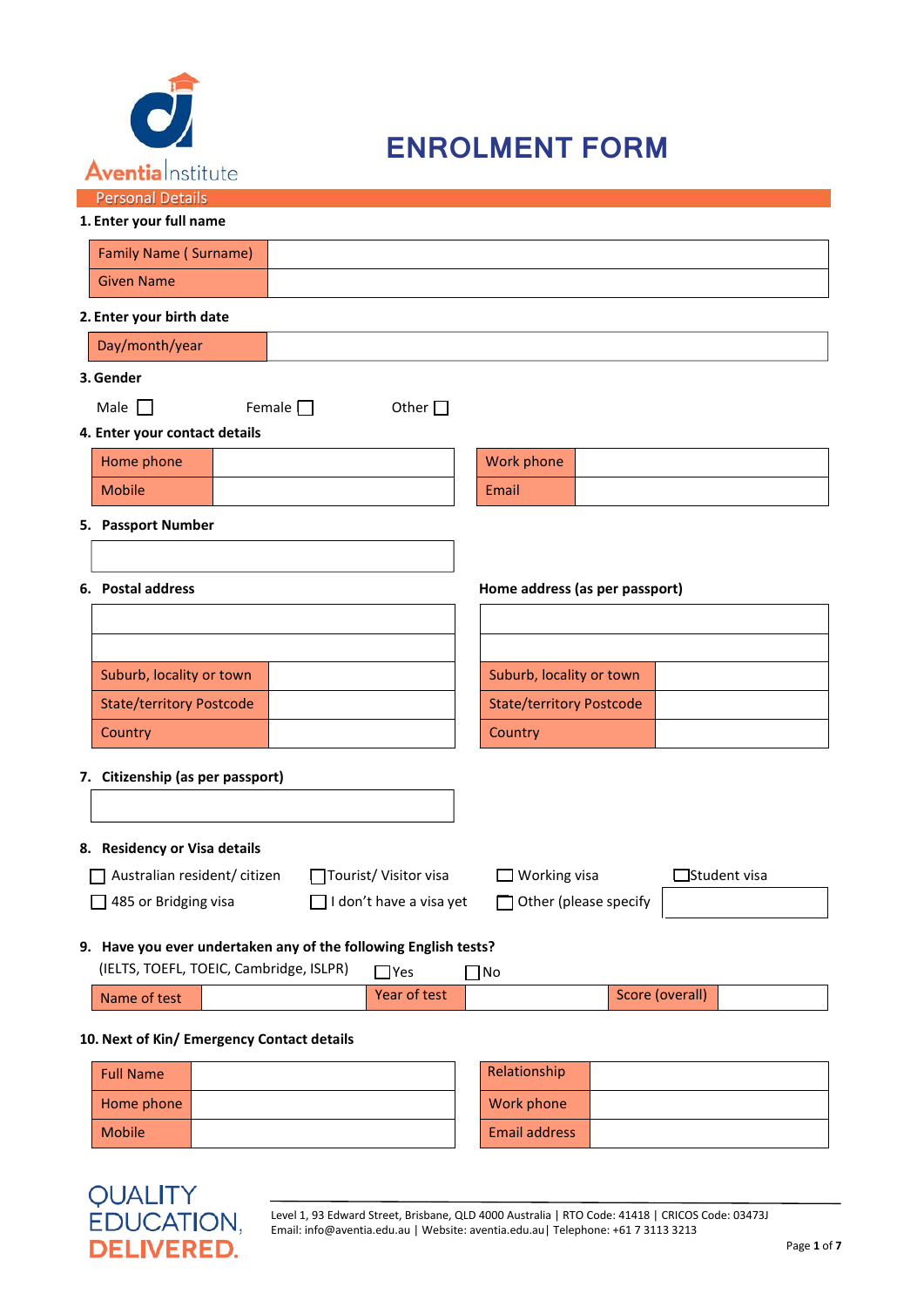| 11. In which country were you born?                      |                                                                                                                                                          |                              |                 |
|----------------------------------------------------------|----------------------------------------------------------------------------------------------------------------------------------------------------------|------------------------------|-----------------|
| Australia $\square$                                      | Other $\Box$ Please Specify                                                                                                                              |                              |                 |
|                                                          | 12. Do you speak a language other than English at home?<br>(If more than one language, indicate the one that is spoken most often)                       |                              |                 |
|                                                          |                                                                                                                                                          |                              |                 |
| No $\Box$                                                | Yes $\Box$ Please Specify                                                                                                                                |                              |                 |
|                                                          | 13. Are you of Aboriginal or Torres Strait Islander origin?<br>(For persons of both Aboriginal and Torres Strait Islander origin, mark both 'Yes' boxes) |                              |                 |
| Aboriginal                                               |                                                                                                                                                          | □<br><b>Both</b>             |                 |
| Torres Strait Islander □                                 |                                                                                                                                                          | No<br>П                      |                 |
|                                                          |                                                                                                                                                          |                              |                 |
| <b>Disability</b>                                        |                                                                                                                                                          |                              |                 |
|                                                          | 14. Do you consider yourself to have a disability, impairment or long-term condition?                                                                    |                              |                 |
| Yes $\square$                                            | NO □- Go to question 16                                                                                                                                  |                              |                 |
|                                                          |                                                                                                                                                          |                              |                 |
| following list:<br>(You may indicate more than one area) | 15. If you indicated the presence of a disability, impairment or long-term condition, please select the area(s) in the                                   |                              |                 |
| Hearing/deaf                                             |                                                                                                                                                          | Acquired brain<br>impairment | <b>Contract</b> |
| Physical                                                 | $\Box$                                                                                                                                                   | Vision                       | $\Box$          |
| Intellectual                                             | □                                                                                                                                                        | Medical condition            | П               |
| Learning                                                 | П                                                                                                                                                        | Other                        |                 |
| Mental illness                                           | П                                                                                                                                                        |                              |                 |
|                                                          |                                                                                                                                                          |                              |                 |
|                                                          | 16. Do you require any special learning support?                                                                                                         |                              |                 |
| Yes $\Box$                                               | $NO$ $\Box$                                                                                                                                              |                              |                 |
|                                                          |                                                                                                                                                          |                              |                 |
|                                                          | Schooling and previous qualifications                                                                                                                    |                              |                 |
|                                                          | 17. What is your highest COMPLETED school level? (Tick ONE box only)                                                                                     |                              |                 |
|                                                          | If you are currently enrolled in secondary education, the Highest school level completed refers to the highest school                                    |                              |                 |
|                                                          | level you actually completed and not the level you are currently undertaking. For example, if you are currently in Year                                  |                              |                 |

10 the *Highest school level completed* is Year 9.

| Year 12 or equivalent | Year 9 or equivalent  |                            |
|-----------------------|-----------------------|----------------------------|
| Year 11 or equivalent | Year 8 or below       |                            |
| Year 10 or equivalent | Never attended school | $\Box$ - Go to question 18 |

#### **18. Are you still enrolled in secondary or senior secondary education?**

Yes □ NO □

#### **19. Have you SUCCESSFULLY completed any of the qualifications listed in question 20 below?**

Yes **□NO** □ - **Go to question 21** 

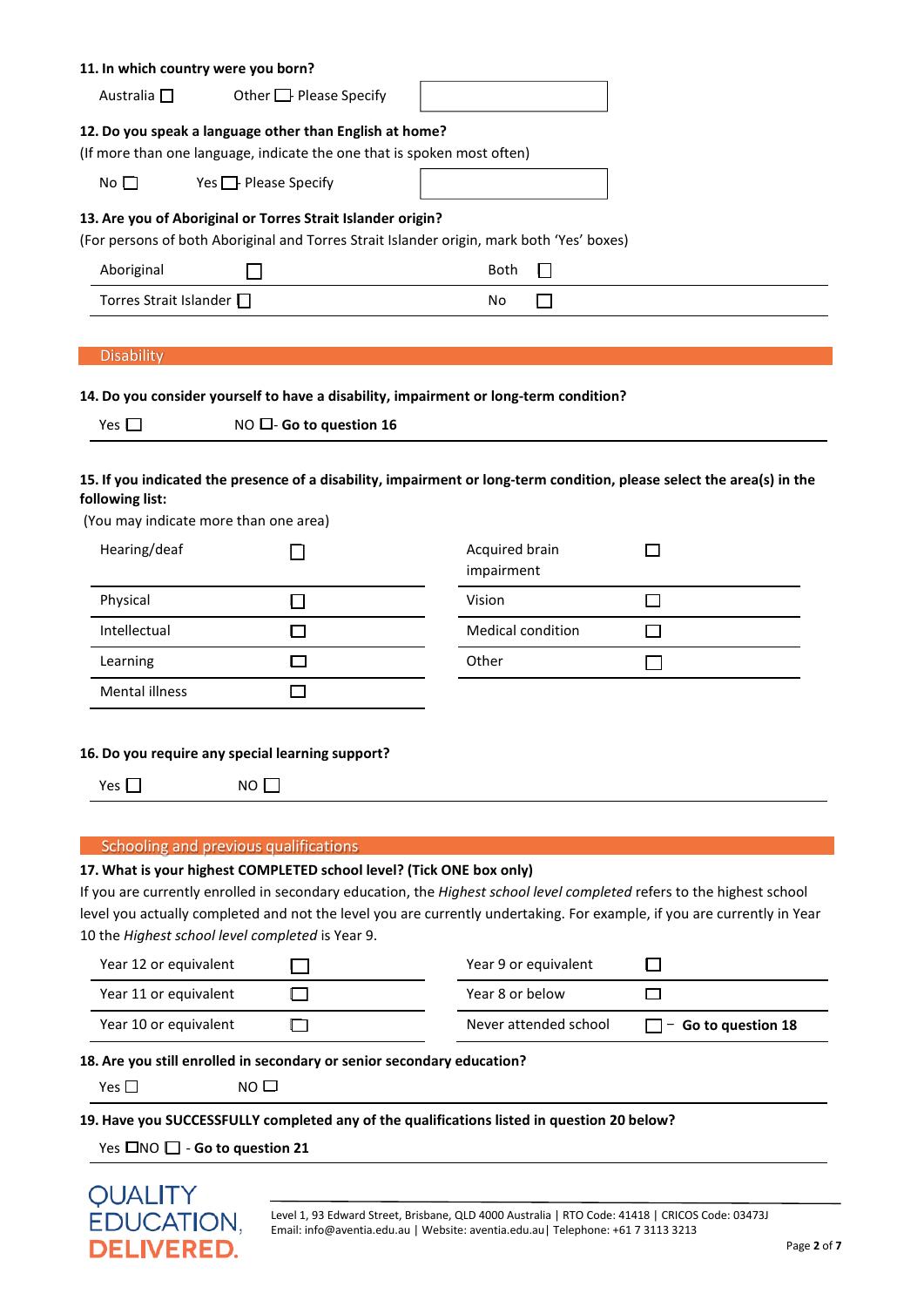#### **20. If YES, tick ANY applicable boxes.**

| Bachelor degree or higher degree                       | Certificate II                                                                          |  |
|--------------------------------------------------------|-----------------------------------------------------------------------------------------|--|
| Advanced diploma or associate degree                   | Certificate I                                                                           |  |
| Diploma (or associate diploma)                         | Medical condition                                                                       |  |
| Certificate IV (or advanced<br>certificate/technician) | Other education (including certificates or<br>overseas qualifications not listed above) |  |
| Certificate III (or trade certificate)                 |                                                                                         |  |

#### Employment

#### **21. Of the following categories, which BEST describes your current employment status?**

#### (**Tick ONE box only**)

For casual, seasonal, contract and shift work, use the current number of hours worked per week to determine whether full time (35 hours or more per week) or part-time employed (less than 35 hours per week).

| Full-time employee                   | Employed - unpaid worker in a family business |  |
|--------------------------------------|-----------------------------------------------|--|
| Part-time employee                   | Unemployed - seeking full-time work           |  |
| Self employed – not employing others | Unemployed – seeking part-time work           |  |
| Self employed - employing others     | Not employed - not seeking employment         |  |

#### Study reason

#### **22. Of the following categories, select the one which BEST describes the main reason you are undertaking this course/traineeship/apprenticeship (Tick ONE box only)**

| To get a job                     | I wanted extra skills for my job           |  |
|----------------------------------|--------------------------------------------|--|
| To develop my existing business  | To get into another course of study        |  |
| To start my own business         | For personal interest or self-development  |  |
| To try for a different career    | To get skills for community/voluntary work |  |
| To get a better job or promotion | Other reasons                              |  |
| It was a requirement of my job   |                                            |  |

#### Program Selection

**23. Please select the course/s you wish to enroll in (you can select more than one course)**

#### **Automotive**

| AUR30620 Certificate III in Light Vehicle<br><b>Mechanical Technology</b> | AUR40216 Certificate IV in Automotive<br><b>Mechanical Diagnosis</b> |
|---------------------------------------------------------------------------|----------------------------------------------------------------------|
| AUR50116 Diploma of Automotive<br>Management                              |                                                                      |

Level 1, 93 Edward Street, Brisbane, QLD 4000 Australia | RTO Code: 41418 | CRICOS Code: 03473J Email: info@aventia.edu.au | Website: aventia.edu.au| Telephone: +61 7 3113 3213

☐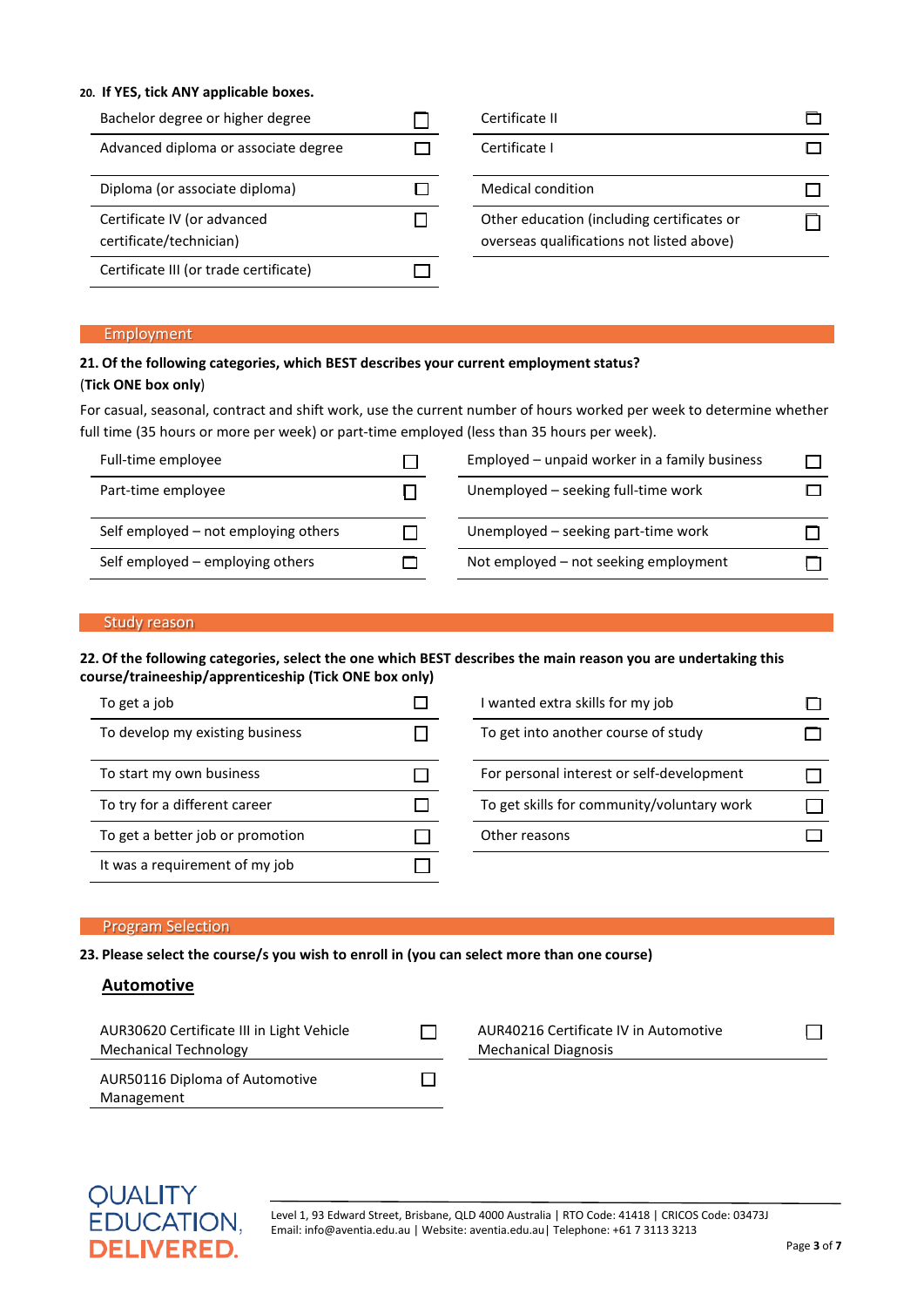#### **Business**

| <b>BSB30120 Certificate III in Business</b>                          |   | <b>BSB40120 Certificate IV in Business</b>              |   |
|----------------------------------------------------------------------|---|---------------------------------------------------------|---|
| BSB50120 Diploma of Business                                         | П | BSB60120 Advanced Diploma of Business                   |   |
| BSB50420 Diploma of Leadership and<br>Management                     |   | BSB60420 Advanced Diploma of Leadership &<br>Management |   |
| BSB80120 Graduate Diploma of Management<br>(Learning)                |   |                                                         |   |
| <b>Commercial Cookery and Hospitality</b>                            |   |                                                         |   |
| SIT30816 Certificate III in Commercial Cookery                       |   | SIT40516 Certificate IV in Commercial Cookery           |   |
| SIT50416 Diploma of Hospitality Management                           |   | SIT60316 Advanced Diploma of Hospitality<br>Management  |   |
| <b>Community Services</b>                                            |   |                                                         |   |
| CHC52015 Diploma of Community Services                               |   |                                                         |   |
| <b>Horticulture and Agriculture</b>                                  |   |                                                         |   |
| AHC20416 Certificate II in Horticulture                              | П | AHC30716 Certificate III in Horticulture                |   |
| AHC40416 Certificate IV in Horticulture                              | П | AHC50416 Diploma of Horticulture                        | П |
| AHC50116 Diploma of Agriculture                                      | П | AHC51419 Diploma of Agribusiness<br>Management          | ┐ |
| <b>Financial Services</b>                                            |   |                                                         |   |
| FNS41820 Certificate IV in Financial Services                        |   |                                                         |   |
| 24. What is your preferred intake date?                              |   |                                                         |   |
| 25. Do you need us to organize any of the following service for you? |   |                                                         |   |
| Homestay                                                             |   | Overseas Student Health Cover (single)                  |   |
| Airport Pick up                                                      |   | Overseas Student Health Cover (family)                  |   |

**26. Fee payment option**: Applies to courses longer than 25 weeks' duration**.** Students can *choose* to pay more than 50 per cent of their tuition fees before they start their course. Providers cannot require students to pay more than 50 per cent of their tuition fees before they start the course (if courses are longer than 25 weeks in duration

□ I wish to pay the full fee in advance for courses longer than 25 weeks in duration.

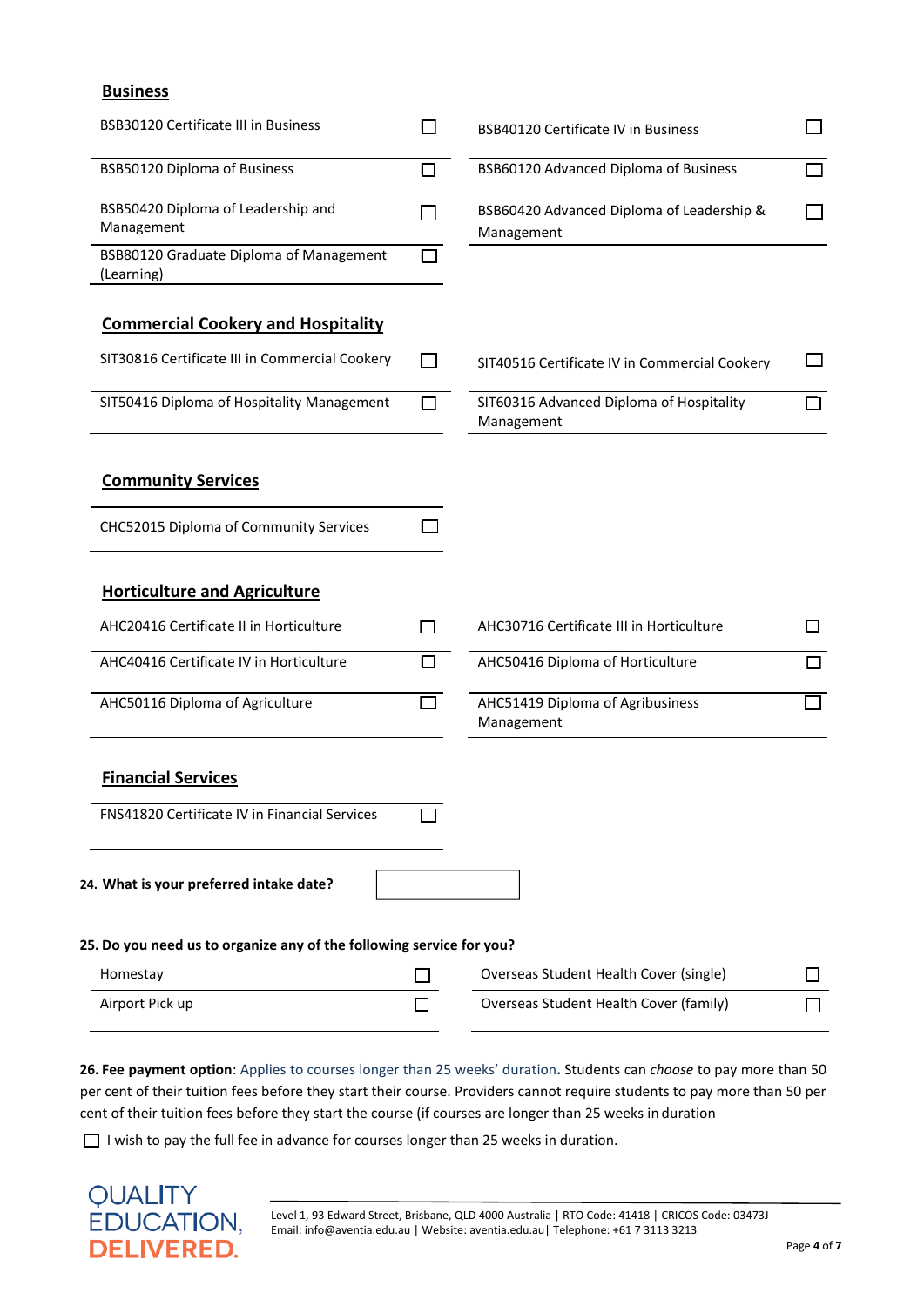#### **27. How did you find out about our College?**

☐ Friend ☐ Website ☐ Internet ☐ Brochure ☐Advertisement

□ Agent/ Lawyer (Please complete agent's details) Agent's name

#### Unique Student Identifier (USI)

From 1 January 2015, we at Aventia Institute can be prevented from issuing you with a nationally recognised VET qualification or statement of attainment when you complete your course if you do not have a Unique Student Identifier (USI). In addition, we are required to include your USI in the data we submit to NCVER. If you have not yet obtained a USI you can apply for it directly at https://www.usi.gov.au/students/create-your-usi/ on computer or mobile device.

#### **28. Enter your Unique Student Identifier (USI) (if you already have one)**

You may already have a USI if you have done any nationally recognised training, which could include training at work, completing a first aid course or RSA (Responsible Service of Alcohol) course, getting a white card, or studying at a TAFE or training organisation. It is important that you try to find out whether you already have a USI before attempting to create a new one. You should not have more than one USI. To check if you already have a USI, use the 'Forgotten USI' link on the USI website at https://www.usi.gov.au/faws/i-have-forgotten-my-usi/.

**Unique Student Identifier (USI)**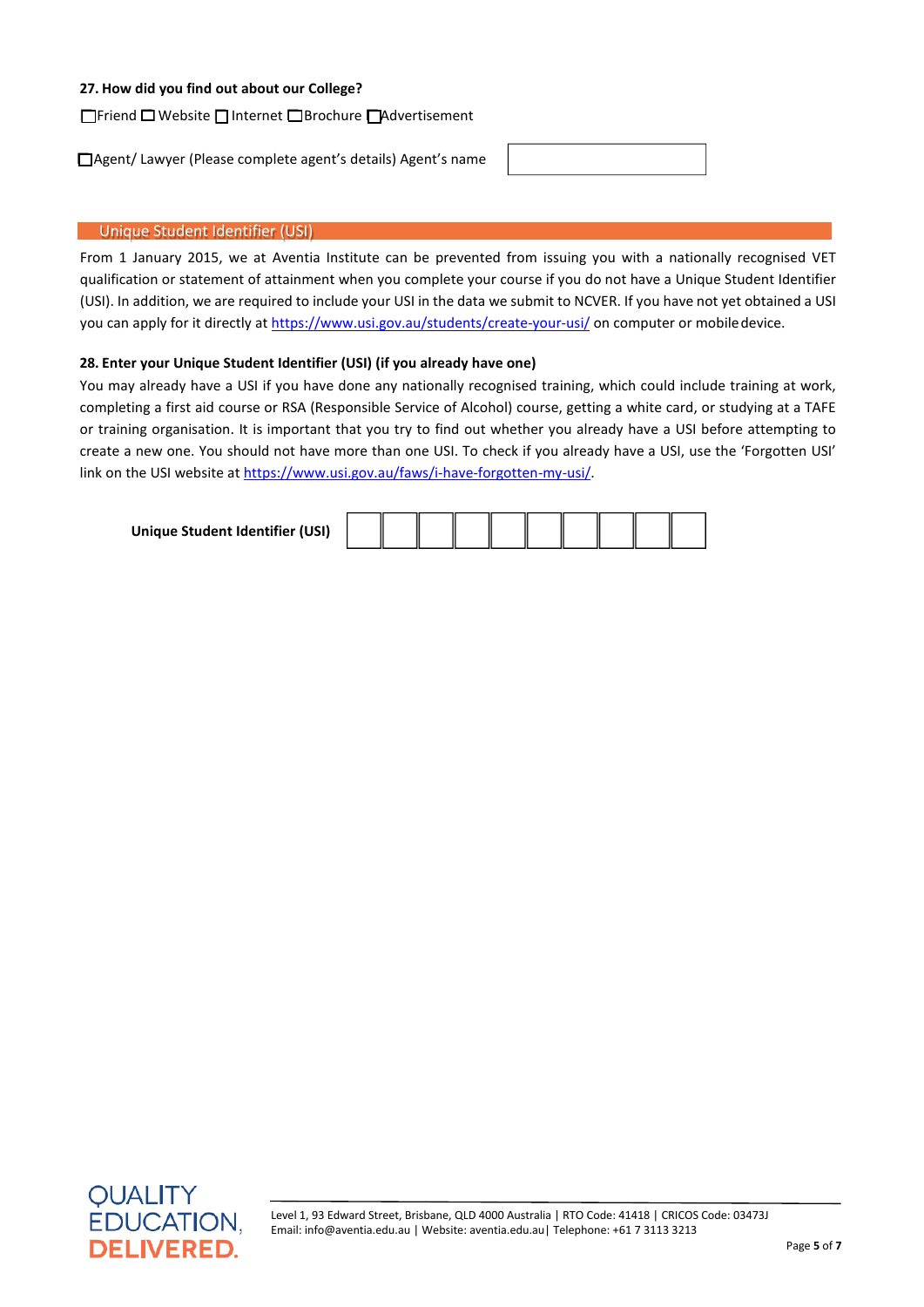#### **Please read this document carefully before signing.**

#### **Privacy Notice**

Under the *Data Provision Requirements 2012*, Aventia Institute (RTO No. 41418) is required to collect personal information about you and to disclose that personal information to the National Centre for Vocational Education Research Ltd (NCVER).

Your personal information (including the personal information contained on this enrolment form and your training activity data) may be used or disclosed by Aventia Institute for statistical, regulatory and research purposes. Aventia Institute may disclose your personal information for these purposes to third parties, including:

- School if you are a secondary student undertaking VET, including a school-based apprenticeship or traineeship;
- Employer if you are enrolled in training paid by your employer;
- Commonwealth and State or Territory government departments and authorised agencies;
- NCVER;
- Organisations conducting student surveys; and
- Researchers.

Personal information disclosed to NCVER may be used or disclosed for the following purposes:

- Issuing statements of attainment or qualification, and populating authenticated VET transcripts;
- facilitating statistics and research relating to education, including surveys;
- understanding how the VET market operates, for policy, workforce planning and consumer information;and
- administering VET, including programme administration, regulation, monitoring and evaluation.

You may receive an NCVER student survey which may be administered by an NCVER employee, agent or third-party contractor. You may opt out of the survey at the time of being contacted.

NCVER will collect, hold, use and disclose your personal information in accordance with the *Privacy Act 1988* (Cth), the VET Data Policy and all NCVER policies and protocols (including those published on NCVER's website at https://www.ncver.edu.au/).

- 1. I declare that the information I have provided to the best of my knowledge is true and correct. I consent to the collection, use and disclosure of my personal information in accordance with the Privacy Notice above
- 2. I understand that Aventia Institute reserves the right to withdraw the Offer or terminate my enrolment where false or misleading information has been provided.
- 3. I confirm that I have received, read and accept the course details and assessment information related to the course for which I have enrolled at Aventia Institute. I agree to comply with the terms and conditions related to the course and the Aventia Institute policies (available online at aventia.edu.au)
- 4. I give permission to Aventia Institute to use, for official marketing and promotional purposes, any official photos, images, recordings and testimonials taken during my participation in Aventia Institute programs.
- 5. I understand that 'this written agreement, and the right to make complaints and seek appeals of decisions and action *under various processes, does not affect the right of the student to take action under the Australian Consumer Law if the Australian Consumer Law applies".*